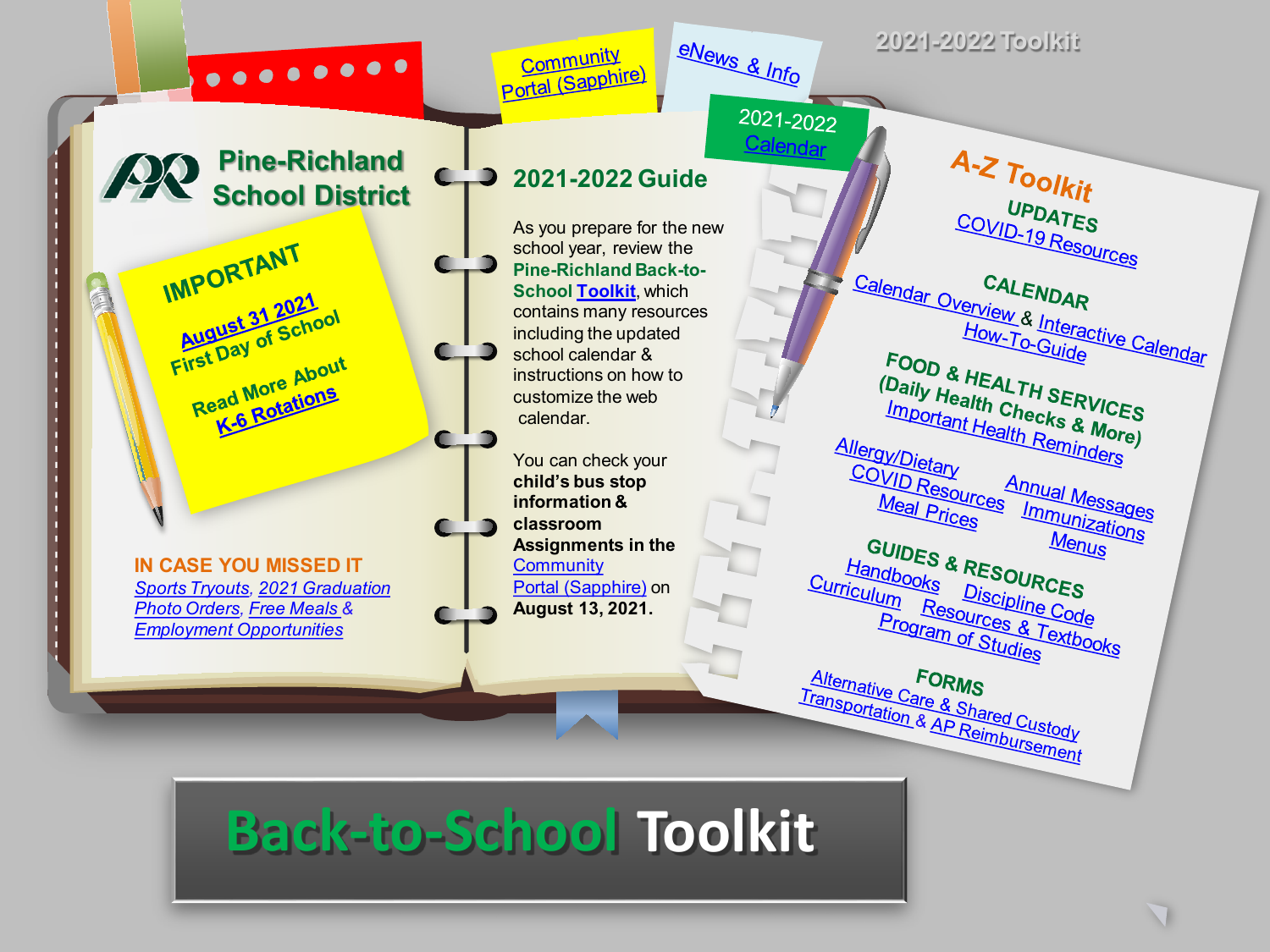## Back-to-School Toolkit Pine-Richland School District

<span id="page-1-0"></span>[A-H](#page-1-0) 

| Δ                                                                                   |
|-------------------------------------------------------------------------------------|
| Activities <u>(Clubs) &amp; A</u> ctivity <u>Fee</u> (Due Prior to Participation) X |
| <b>Academic Growth &amp; Achievement</b>                                            |
| <b>Administrative Directory</b>                                                     |
| <b>Alumni Information &amp; Foundation</b>                                          |
| <b>Advertising Policy &amp; Sign Guidelines</b>                                     |
| <b>Allergy Management</b>                                                           |
| <b>Alternative Education</b>                                                        |
| <b>Alumni Information</b>                                                           |
| <b>Annual Report, Notices, &amp; Student Services</b>                               |
| <b>Attendance Guidelines</b>                                                        |
| Audiotaping/Videotaping Surveillance                                                |
| Athletics (Home Page, Schedules, Sports Medicine, Registration                      |
| App, Physical Information, Eligibility & Hall of Fame Nominations)                  |
| A.W. Beattie Career Center, Times, Transportation, & Resources                      |
|                                                                                     |
|                                                                                     |
| <b>Board of Directors</b>                                                           |
| Beattie Career Center, Center Times, & Resources                                    |
| <b>Building Directory</b>                                                           |
| <b>Budget Communications Center</b>                                                 |
| Bus Information (Bus Stop Info via Community Portal, Alternative                    |
| Care & Shared Custody Forms, & FAQs)                                                |
| <b>Bus Arrival/Departure Times &amp; Safety Reminders</b>                           |
| <b>Booster &amp; Parent Group Contacts</b>                                          |
|                                                                                     |
|                                                                                     |
| Calendar Overview, Online Version, Building Calendars,                              |
| Child Care (Before/After-School & Transportation Forms)                             |
| <b>Customizing, &amp; World Religions</b>                                           |
| <b>CogAT7 (Cognitive Abilities Screener)</b>                                        |
| College & Career Resources & College Recruiting Info                                |
| Communications (Overview, Email Sign-Up & Rapid Call),                              |

Community [Portal](http://www.pinerichland.org/Page/286)

Credit [Recovery & Enrichment](http://www.pinerichland.org/Page/6638) [Curriculum](https://www.pinerichland.org/site/Default.aspx?PageID=7358) & [Curriculum Program Reviews](https://www.pinerichland.org/Domain/1193) **D**  $\mathbb{R}$ [Delays, Cancelations](http://www.pinerichland.org/Page/5257) & [Logging Online During Closure](https://www.pinerichland.org/Page/9178) [Demographics & Redistricting](https://www.pinerichland.org/Domain/1277)  Starred items Dietary [Needs](https://www.pinerichland.org/Page/251) Discipline [Code](http://www.pinerichland.org/Domain/858)  $\overrightarrow{\mathbf{x}}$ Stand<br>indicate indicate<br>important<br>comation Dress [Guidelines](http://www.pinerichland.org/Page/6777) important<br>important<br>information of intonnes.<br>updates. **E** E-Newsletter <u>[Sign Up](http://www.pinerichland.org/Page/399)</u> Educational [Records](http://www.pinerichland.org/Page/6760) (FERPA) Emergency [Calls](http://www.pinerichland.org/Page/6752) Enrollment [\(K-12\)](http://www.pinerichland.org/Domain/29) Email/Internet Concerns [\(Families without Service\)](http://www.pinerichland.org/Page/6778) [Employment Opportunities](https://www.pinerichland.org/employment) **F** Facilities [Use](http://www.pinerichland.org/Domain/30) (Paperless) FERPA [\(Family & Educational Privacy Act\)](http://www.pinerichland.org/Page/6760) Free & Reduced [Meals](http://www.pinerichland.org/Page/260) (Submit New Application Annually) [Free Meals to All in 2021-2022](https://www.pinerichland.org/Page/7390) Food Services [Policy](http://go.boarddocs.com/pa/prsd/Board.nsf/goto?open&id=B49GEP437B9B) **G** Grades [Community Portal/Sapphire](http://www.pinerichland.org/site/Default.aspx?PageID=286) Graduation [Requirements](http://www.pinerichland.org/Domain/866) **Grief [Resources](http://www.pinerichland.org/Domain/882)** Guidance [Department](http://www.pinerichland.org/Domain/65)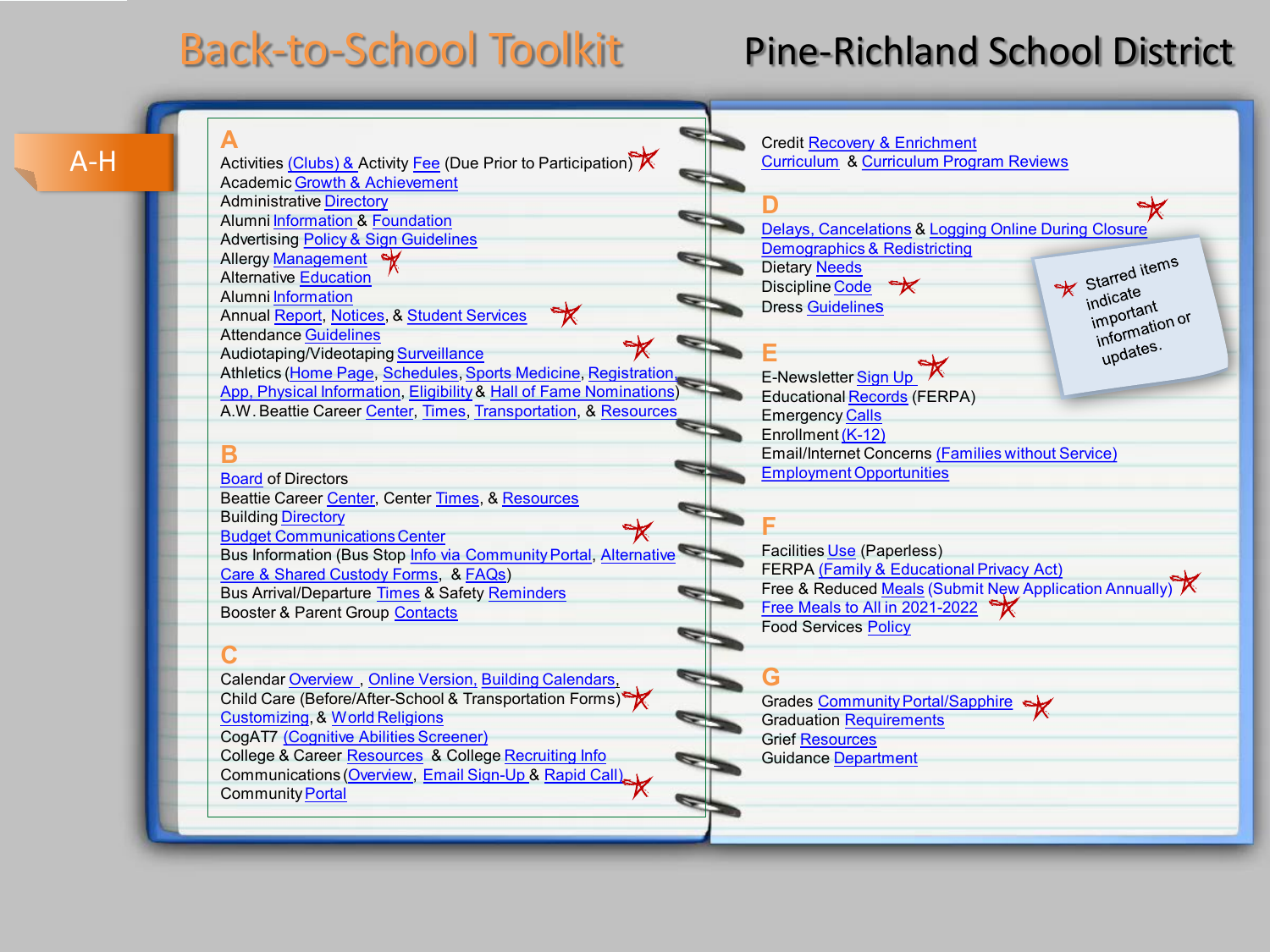# Back-to-School Toolkit

## Pine-Richland School District

[H-S](#page-1-0) 

#### **H**

Handbooks [for schools](https://www.pinerichland.org/handbooks) Health [Services](http://www.pinerichland.org/site/Default.aspx?PageID=238) ([Exams,](http://www.pinerichland.org/site/Default.aspx?PageID=250) [Illnesses](http://www.pinerichland.org/site/Default.aspx?PageID=247) & [Immunizations\)](http://www.pinerichland.org/site/Default.aspx?PageID=245) Homeless [Youth](https://www.pinerichland.org/Page/8174) (McKinney-Vento Act)

**I** [Illnesses](http://www.pinerichland.org/Page/247)

[Immunizations](http://www.pinerichland.org/site/Default.aspx?PageID=245) Information [\(Student, Staff & District News\)](http://www.pinerichland.org/prnews) Integrated Pest [Management Program](http://www.pinerichland.org/site/Default.aspx?PageID=568) Interfaith [Calendar](http://www.interfaith-calendar.org/) Insurance [\(Voluntary Accident Insurance\)](https://www.pinerichland.org/cms/lib/PA01001138/Centricity/Domain/1/K-12%20PACB%20Brochure%202019.pdf) Internet/Email Concerns [\(Families without Service\)](http://www.pinerichland.org/Page/6778) Interscholastic [\(Policy 123\) & Athletic Eligibility](https://www.pinerichland.org/interscholastic)

#### **J-K**

Keystone [Exams](http://www.pinerichland.org/Domain/880)

**L** Lead [Testing](https://www.pinerichland.org/Page/7983) & [Preventative Testing](https://www.pinerichland.org/Domain/1214) Logo & Mascot [Usage](http://www.pinerichland.org/logo)

#### **M**

Meal Account [Payment System](https://www.pinerichland.org/Page/266), [Prices](https://www.pinerichland.org/Page/7390) & [Menus](https://pinerichlandsd.sodexomyway.com/landing) [Meal App & New Menu Choices](https://www.pinerichland.org/Page/7636) Mission, Vision & Belief Statements [\(Strategic Plan\)](http://www.pinerichland.org/Domain/956) **Military & College Recruiting [Information](http://www.pinerichland.org/Page/6779)** Modified [Schedule](https://www.pinerichland.org/site/default.aspx?PageType=3&ModuleInstanceID=863&ViewID=7b97f7ed-8e5e-4120-848f-a8b4987d588f&RenderLoc=0&FlexDataID=996&PageID=397) (Delays) & [Closing \(Online Learning Schedule\)](https://www.pinerichland.org/Page/9178)

 $\mathbb{R}$ 

 $\star$ 

#### **N-O**

[Naviance](https://www.pinerichland.org/Page/737) (College/Career/Scholarship) News & [Information](https://www.pinerichland.org/Page/8969)

[Nondiscrimination \(Policy 103/Title IX Sexual Harassment](https://www.pinerichland.org/nondiscrimination) Affecting Students: Complaint Process & Related Policies) Online [Curriculum](https://www.pinerichland.org/Domain/1080) Online [Textbooks](https://www.pinerichland.org/Domain/1033)

### **P-Q**

Parking [Information](http://www.pinerichland.org/Page/6720) & [Guidelines](http://www.pinerichland.org/cms/lib07/PA01001138/Centricity/Domain/124/studentdrivingguidelines.pdf) Photographs [\(Notifying School\)](http://www.pinerichland.org/Domain/52) Program of [Studies](https://www.pinerichland.org/Page/7914) Preventative [Testing](https://www.pinerichland.org/Domain/1214) **[Policies](https://www.pinerichland.org/policies)** PRTV [Live & On Demand](http://www.pinerichland.org/Page/444) PSSA [Information](http://www.pinerichland.org/Domain/880) **[Publications](https://www.pinerichland.org/Domain/54)** 

#### **R**

Report Cards [Online](https://www.pinerichland.org/Page/6844) (Sapphire Community Portal) Right to [Know](http://www.pinerichland.org/site/Default.aspx?PageID=460) RAMS [Way](https://www.pinerichland.org/ramsway) Rapid [Call](http://www.pinerichland.org/Page/6752) [Redistricting & Demographics](https://www.pinerichland.org/Domain/1277) Resources for [Parents & Students](https://www.pinerichland.org/Domain/1033)

#### **S**

Sapphire [Community Portal \(](https://www.pinerichland.org/communitywebportal)Grades/Bus Info) School Board [Directors,](http://www.pinerichland.org/Page/5733) [Meetings](https://www.pinerichland.org/Page/9298) & [Policies](https://www.pinerichland.org/policies) School [Buildings,](http://www.pinerichland.org/Page/6735) [School of Attendance](http://www.pinerichland.org/Page/6750), [Hours,](https://www.pinerichland.org/Page/161) & [Start Times](https://www.pinerichland.org/starttimes) School [Safety](https://www.pinerichland.org/Page/577) Searches [Policy](https://www.pinerichland.org/Domain/1066)  Suicide [Awareness Policy](http://www.pinerichland.org/Domain/972) Smoke-Free [Campus](http://www.pinerichland.org/site/Default.aspx?PageID=165) ₩ Special [Education](https://www.pinerichland.org/Page/6755) & [Annual Public Notices](http://www.pinerichland.org/Domain/46)

 $\mathbb{X}$